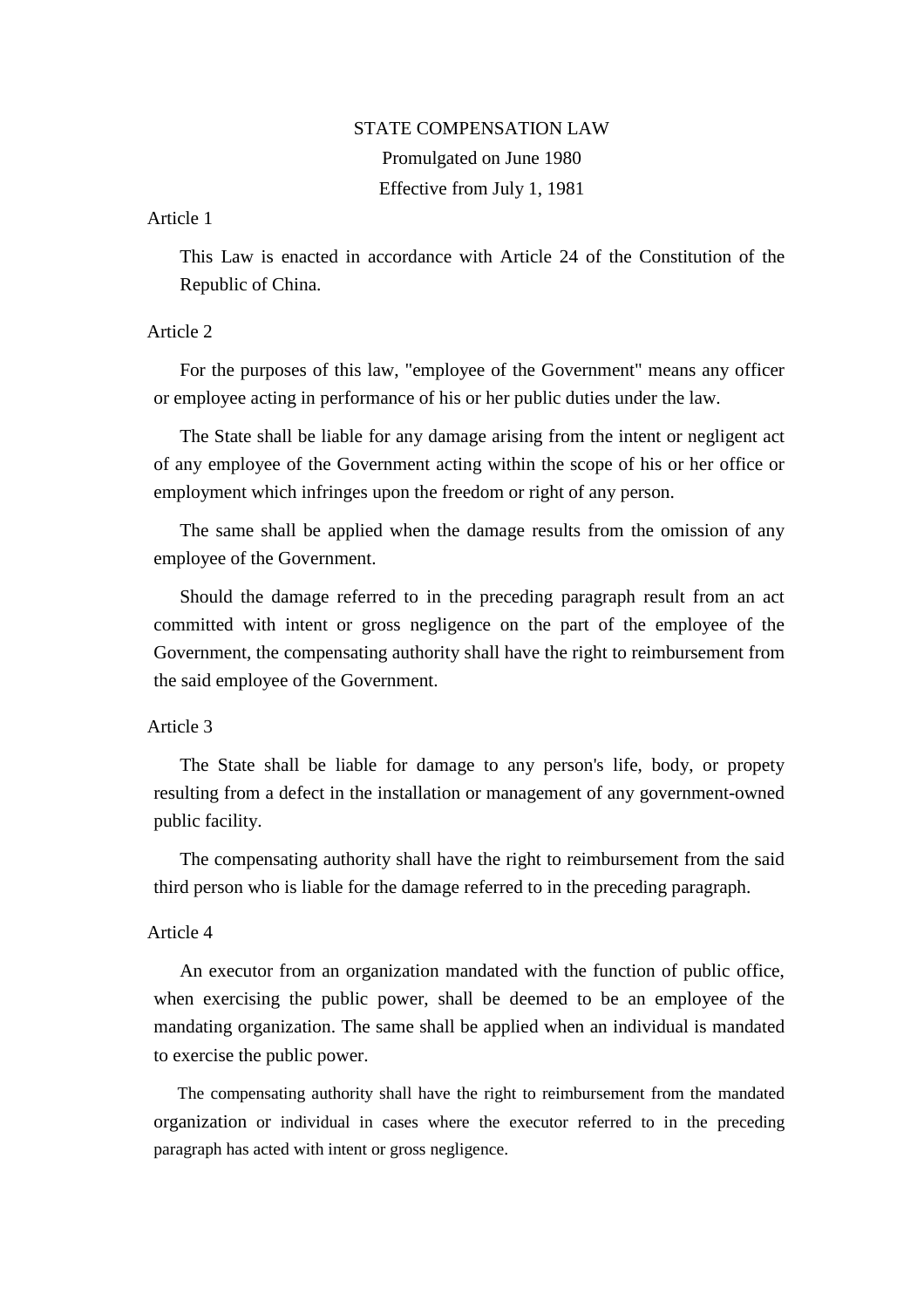#### Article 5

In addition to this Law, the provisions of the Civil Code also apply to the liability of the state.

#### Article 6

When other laws have special provisions on the liability of the state, the State Compensation law and the Civil Code are inapplicable.

#### Article 7

The State shall pay in money when legally bound to make compensation for damage; however, restoration of the prior condition may be the alternative remedy in cases where it is more suitable and such an application is received from the claimant.

The expenditure for the above-mentioned compensation shall be paid for the specially-provided item of the budget of the central or local government.

### Article 8

A right of claim for compensation is extinguished by prescription if not exercised within two years from the discovery of the fact by claimant, or not exercised within five years from the date when the damage was inflicted.

The right to reimbursement for compensation referred to in paragraph 3 of Article 2, paragraph 2 of Article 3, and paragraph 2 of Article 4 is extinguished by prescription if not exercised within two years from the date when payment of compensation is made or the date when restoration of prior condition is completed.

### Article 9

In cases referred to in paragraph 2 of Article 2, the compensating authority shall be the one that employs the employee of Government.

In cases where the claim is of the type referred to in paragraph 1 of Article 3, the compensating authority shall be the one that installs or manages the public facility.

If the above-mentioned compensating authorities have been removed or reorganized, the compensating authority shall be the one that succeeds the former's business. In case of no successor, the superior authority shall be the authority liable for compensation.

If the liable authority cannot be decided by the above-mentioned methods, or there is a dispute regarding the liable authority, the superior authority can make a decision after receiving the application. In case the decision cannot be made within twenty days from the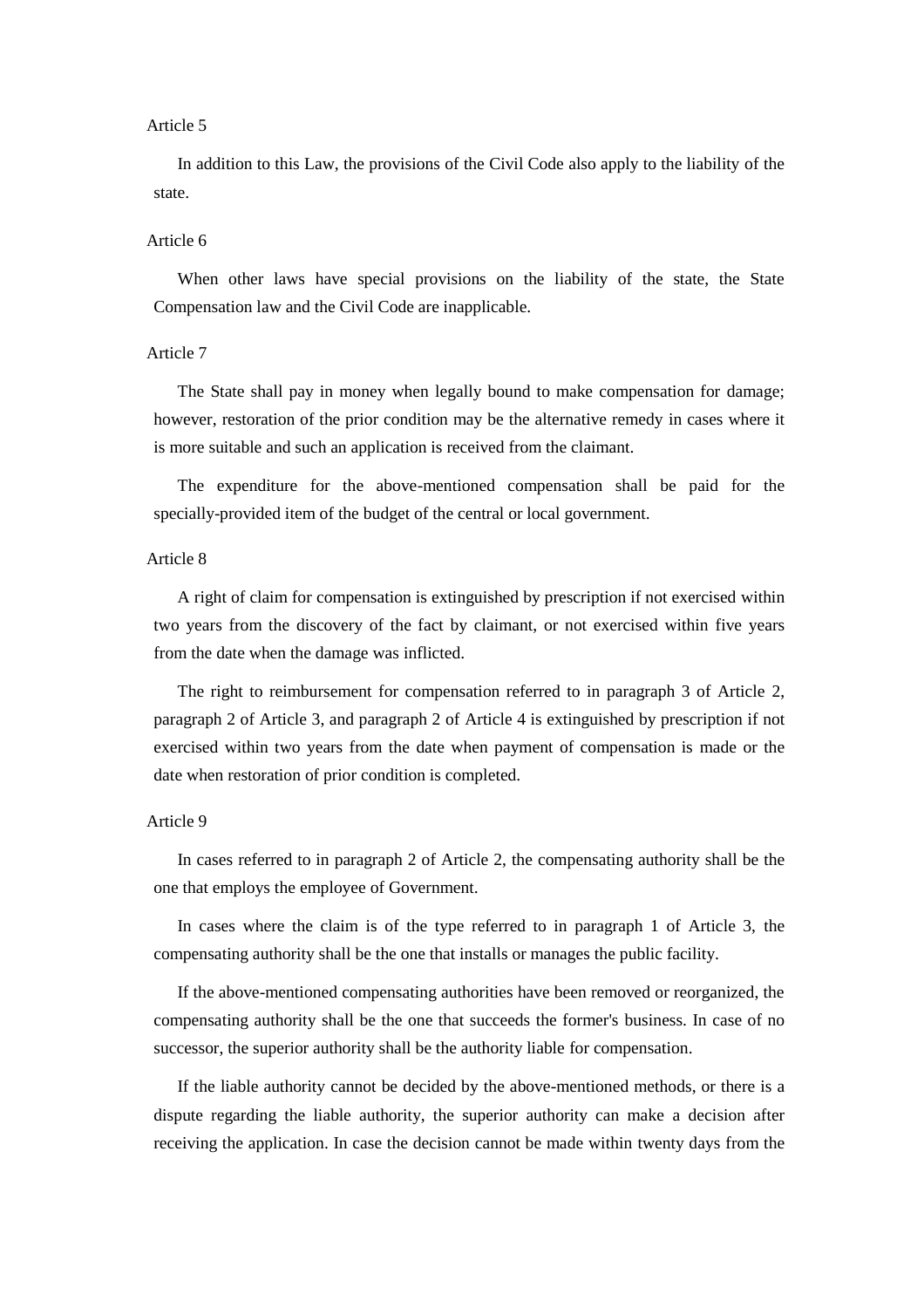date of the receipt of the application, the superior authority may be regarded as the authority liable for compensation.

## Article 10

In order to claim compensation under this Law, a written application shall be made to the relevant compensating authority.

The compensating authority shall negotiate with the claimant on the abovementioned application. Concluded negotiations shall be documented in written form. Such document shall be regarded as the document for execution.

### Article 11

Where the compensating authority refuses to pay compensation, or to negotiate within thrity days from the date of the receipt of the application, or if negotiations cannot be concluded within sixty days, the claimant may bring a suit for compensation. However, if the claimant previously has sought compensation, pursuant to the provisions of the Law of Administrative Proceedings, the claimant may not commence a fresh action on the basis of the same legal relation.

On the application of the claimant, the court, pending the final decision, may issue an interm order to the liable party to pay medical or funeral expenses.

### Article 12

The provisions of the Code of Civil Procedure, as well as the provisions of the State Compensation law, are to be applied in claims for compensation.

#### Article 13

If an employee of the Government having the duty of a trial judge or a prosecutor infringes upon the freedoms or rights of persons while acting within the scope of his or her office or employment, and is adjudicated to have committed a crime when he or she performed the duty of trial or prosecution, the provisions of this law shall apply.

#### Article 14

The provisions of this law shall apply mutatis mutandis to the public juristic person.

#### Article 15

The provisions of this Law shall be applicable to a foreign claimant only to the extent that the people of the Republic of China, according to a treaty, law, or custom of that foreigner's country, enjoy the same rights in that country.